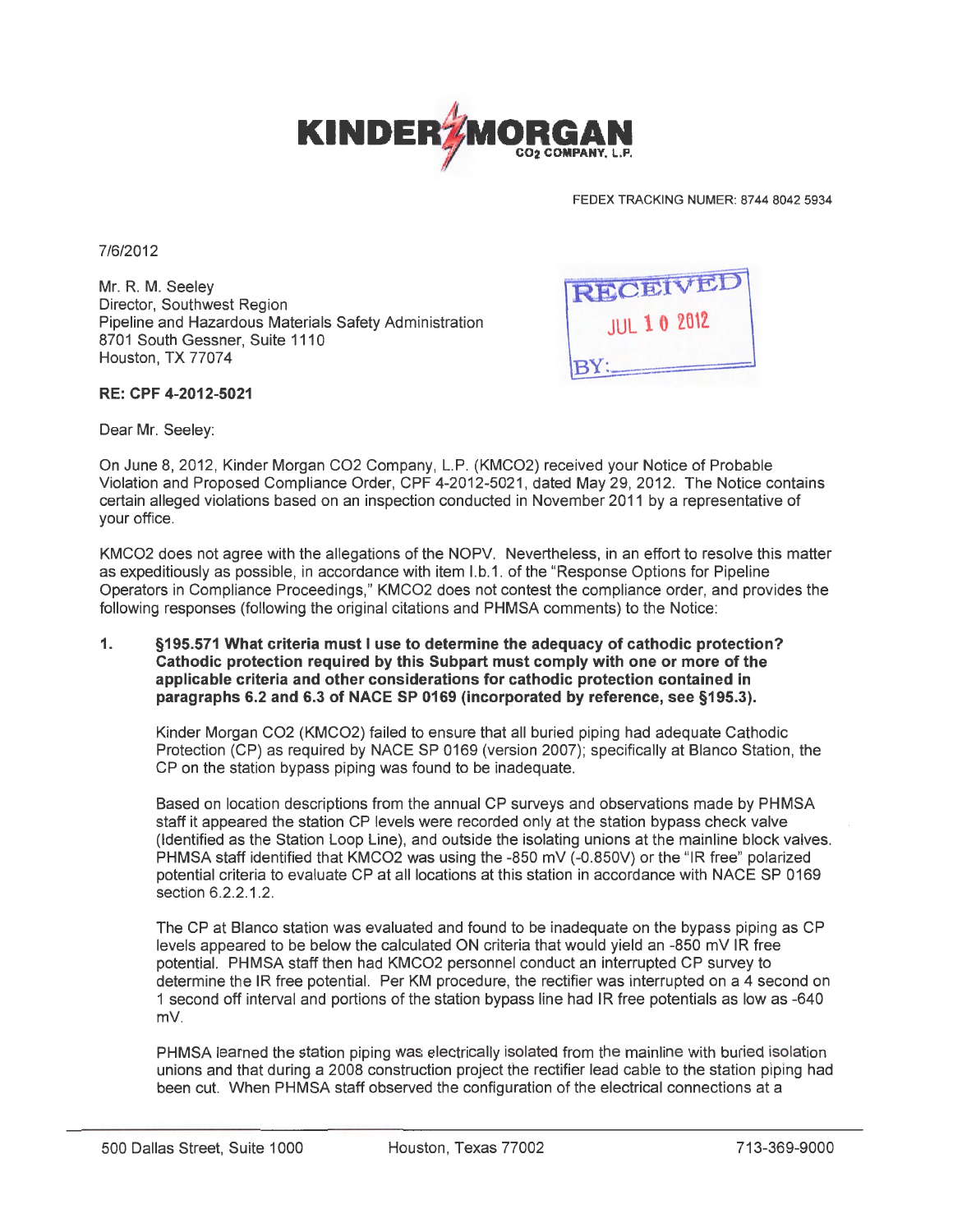' rectifier junction box, it was apparent that the station bypass piping was electrically disconnected. The evidence indicates the bypass piping has inadequate CP and that the only current making it to the station bypass piping was stray cathodic current.

.....

PHMSA staff asked KMC02 personnel to investigate further and take mitigative actions, as well as identify on all stations where similar electrically discontinuous station piping could exist and ensure that all buried pipe has adequate CP applied.

Immediately after identifying the inadequate CP during the audit, KMC02 personnel bonded the upstream and downstream pipeline cables making the entire system "electrically continuous." Approximately one week after finding the low CP on the station bypass piping at Blanco Station, KMC02 personnel added a rectifier and conventional ground bed to ensure adequate CP on the station bypass piping. KMC02 also investigated for this condition at all of their stations where similar conditions could occur and found that all other station piping had adequate CP and that this was an isolated occurrence.

**KMC02's Response:** As stated in the Notice, KMC02 took immediate action to restore cathodic protection to an acceptable level at Blanco Station, and investigated the condition at all of our stations where similar conditions could occur. As an additional measure, we also plan to visually inspect the bypass piping, prior to October 1, 2012, for any potential corrosion or damage caused by the low CP.

## **2. §195.577 What must I do to alleviate interference currents? (a) For pipelines exposed to stray currents, you must have a program to identify, test for, and minimize the detrimental effects of such currents.**

Kinder Morgan C02 failed to test for stray currents and minimize the detrimental effects of stray currents on a portion of the Cortez system. Locations were identified along this segment where stray currents could cause detrimental effects on the pipeline, as portions paralleled high voltage Alternating Current "AC" electrical corridors. KMC02 personnel clarified that to test for AC induced stray currents, AC reads are taken during a five (5) year Close Interval Survey "CIS." KMC02 then produced segment surveys performed in the past 5 years for the entirety of the Cortez C02 Pipeline system. PHMSA staff noted in the Poquita Station to Allred Station that during August 2007 CIS that there were no AC reads listed. KMC02 confirmed that high voltage electrical transmission lines paralleled the right-of-way and that "AC reads were not taken because their devices didn't have the correct version of the software installed at the time to record AC reads."

Kinder Morgan C02 failed to minimize the detrimental effects of stray currents identified in the Close Interval Survey of the Cortez to Blanco station line segment. To address AC inducted stray current KMC02 was using Procedure L-O&M 903 "External Corrosion Control for Buried or Submerged Pipelines." Section 3.9 "AC Voltage and Fault Current Mitigation" states:

"Pipelines operating in the same corridor or near electric high voltage transmission lines often experience high voltage levels due to a combination of conditions. These conditions can occur both during steady AC transmission system operation as well as during fault conditions. Take remedial measures to prevent the voltage level from exceeding 15 VAC-RMS."

During a follow-up meeting in February 2012, KMC02 personnel provided PHMSA with the "Interrupted Survey Cortez C02 Line Cortez Station to Blanco" dated May-June 2009. The CIS graphs provided did not adequately show the AC reads claimed by KMC02 and an electronic spreadsheet was then reviewed. PHMSA staff identified approximately 109 (One hundred and nine) instances above the criteria of 15 VAC-RMS where mitigation should have taken place.

KMC02 stated "The high reads were disregarded because they were more than likely rocks or high resistivity soils." When PHMSA staff asked how this was confirmed, KMC02 personnel